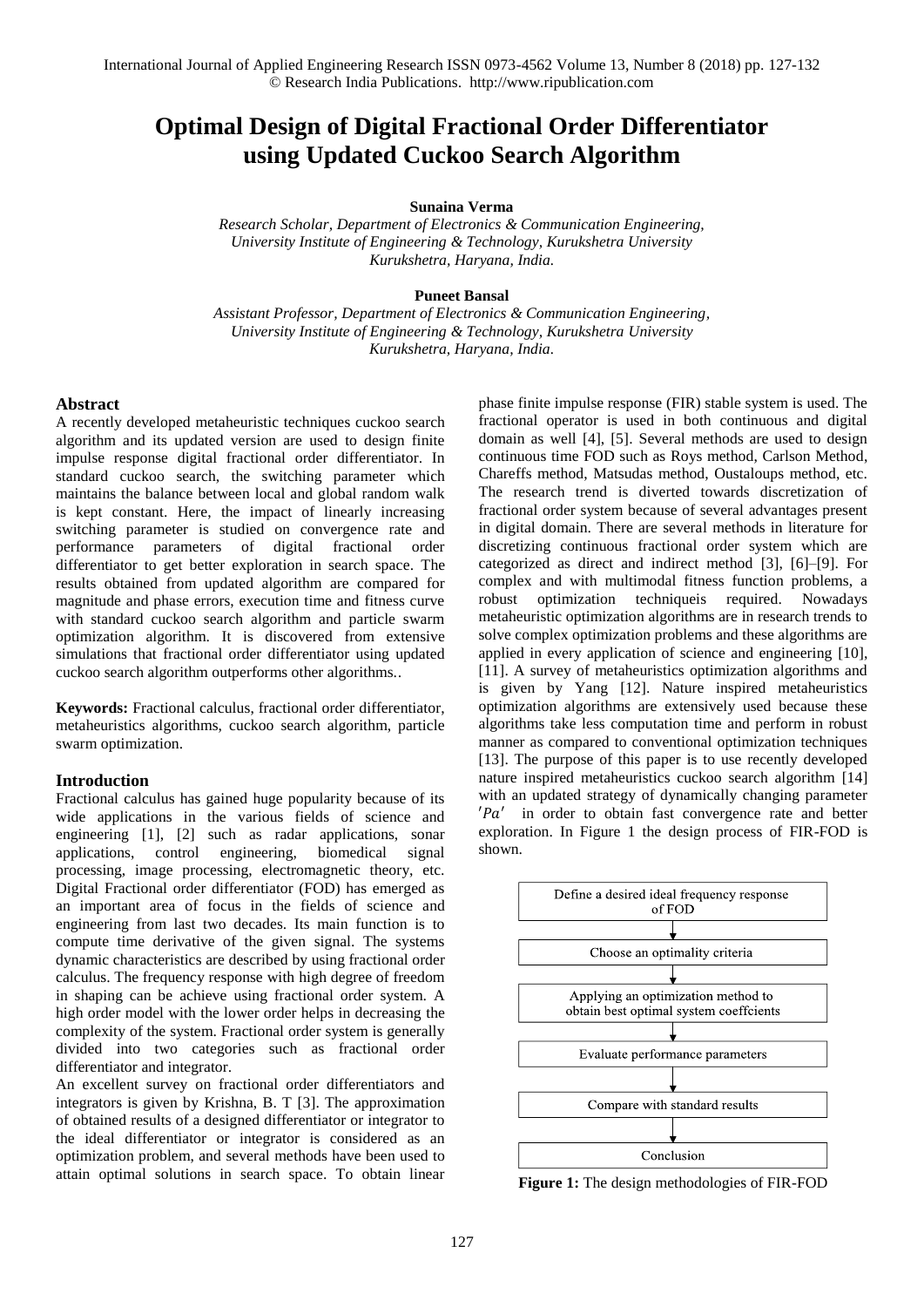In the following sections rest of the paper is ordered as : In section 2, the problem formulation is demonstrated for designing FOD and explanation of fractional derivative is given. In section 3, basics of the original Cuckoo search algorithm is explained. Section 4 demonstrates implementation of the updated algorithm and interpreted in detail. In section 5, simulation results for employed algorithms are shown. In section 6, finally the paper is concluded.

# **Problem Formulation**

The integer order derivative  $D^n f(x) = \frac{d^n f(x)}{dx^n}$  $\frac{f(x)}{dx^n}$  is generalized by fractional operator  $D^{\nu} f(x) = \frac{d^{\nu} f(x)}{dx^n}$  $\frac{f(x)}{dx^n}$ , where '*n*' represents a integer number and *′′* represents a real number. Where *′′* is a fractional number and its value can be positive or negative with different range. There are several definitions specified in literature to define fractional derivatives [4], [15]. In paper, the Grünwald Letnikov (GL) definition is used for computation of fractional derivatives which is given by

$$
{}_{a}D_{t}^{\nu} = \begin{cases} \frac{d^{\nu}}{dt^{\nu}}, & \nu > 0\\ 1, & \nu = 0\\ \int_{a}^{t} (d\tau)^{\nu}, & \nu < 0 \end{cases}
$$
 (1)

Where  ${_a}D_t^v$  is a general fractional order calculus operator which is used to compute 'vth ' fractional order and expressed as,

$$
{}_{a}D_{t}^{\nu}s(t) = \lim_{\Delta \to 0} \sum_{k=0}^{\infty} \frac{(-1)^{k} c_{k}^{\nu}}{\Delta^{\alpha}} s(t - k\Delta)
$$
 (2)

Where the binomial coefficient  $C_k^v$  is given by

$$
C_k^{\nu} = \binom{\nu}{k} = \frac{\Gamma(\nu+1)}{\Gamma(k+1)\Gamma(\nu-k+1)}
$$

$$
= \begin{cases} 1 & k = 1\\ \frac{\nu(\nu-1)(\nu-2)\dots(\nu-k+1)}{1.2.3\dots k} & k \ge 1 \end{cases}
$$
(3)

The notation  $\Gamma($ . ) represents a gamma function. The frequency response of ideal FOD is given by,

$$
H_{id}(\omega) = (j\omega)^v
$$
 (4)

Where '*v'* is a fractional number,  $H_{id}(\omega)$  is frequency response of ideal FOD, *′′* is a normalized frequency between [0 1], and  $i = \sqrt{-1}$ .

The finite impulse response FOD transfer function is expressed as

$$
H(z) = \sum_{n=0}^{N-1} h(n) z^{-n}
$$
 (5)

And correspondingly frequency response is given by

$$
H(w) = \sum_{n=0}^{N-1} h(n)e^{-j\omega n}
$$
 (6)

In order to obtain linear parameters and to handle regression situation, a novel fitness function i.e., weighted least square (WLS) fitness function is used. The *fitness* is the *weightedsum of squared* errors between the ideal FOD response

 $(H_{id}(\omega))$  and optimized FOD response  $(H(\omega))$  with respect to phase and magnitude. Different sets of weights have identical effects on optimization results. The WLS fitness function is represented by

$$
J = J_m + J_p \tag{7}
$$

$$
J = \int_0^1 W_1(\omega) \left| abs(H_{id}(\omega)) - abs(H(\omega)) \right|^2
$$
  
+
$$
W_2(\omega) \left| phase(H_{id}(\omega)) - phase(H(\omega)) \right|^2 d\omega
$$
 (8)

In this paper, the non-negative weighting functions  $W_1(\omega)$  is set to 0.9 and  $W_2(\omega)$  is set to 0.1 respectively. The fitness function *'l'* as given in equation (8) is minimized using standard cuckoo search algorithm (CSA) and results are compared with updated CSA. The obtained optimized coefficients are used to design FOD and performance parameters are evaluated which are expressed as:

The WLS absolute magnitude error  $(\epsilon_m)$ 

$$
= \int_0^1 W_1(\omega) \left| abs\big(H_{id}(\omega)\big) - abs\big(H(\omega)\big)\right|^2 d\omega \tag{9}
$$

The WLS absolute phase error  $(\epsilon_n)$ 

$$
= \int_0^1 W_2(\omega) \big| phase\big(H_{id}(\omega)\big) - phase\big(H(\omega)\big)\big|^2 \ d\omega \qquad (10)
$$

#### **Standard Cuckoo Search Algorithm**

Cuckoo search is recently developed nature-inspired metaheuristic technique used to solve many complex and multimodal problems in the different field of science and engineering. An amazing literature survey is given on cuckoo search by many authors [16]–[19]. Its switching parameters are 25% fixed for many applications. The optimization goal of an algorithm is to discover either minimum or maximum value of the respective objective function. The algorithm is based on the aggressive reproduction approach of cuckoo species. For augmentation of the hatching probability of their eggs, cuckoo lays their own eggs in the host nests which is known as a brood parasitism. If a host bird is able to discover alien eggs it will either abandoned its own nest or throw away eggs and the probability of discovering alien eggs is given by  $Pa \in [0,1]$ . Cuckoo search algorithm along with *Lévy* flight distribution is inspired by Yang and Deb  $[14]$ . *Lévy* flight distribution for cuckoo search [20] is used to find next location in random walk manner and helps to explore search space [21]. To generate random new solutions  $x^{(t+1)}$  in global space, *Lévy* flight random walk is performed as

$$
x_i^{(t+1)} = x_i^{(t)} + \alpha_0 \oplus L\acute{e}vy(\lambda)
$$
 (11)

Where  $\alpha_0$  is step size  $(\alpha_0 > 0)$ ,  $x_i^{(t)}$  is current location,  $x_i^{(t+1)}$  is next location, the product  $\bigoplus$  represents entry wise multiplications.

Random walk using  $Lévy$  flight is expressed as

$$
Lévy \sim u = t^{-\lambda}, \qquad 1 < \lambda \leq 3 \tag{12}
$$

Where  $\lambda$  is mean free path random step length with infinite variance. CSA is basically a population based optimization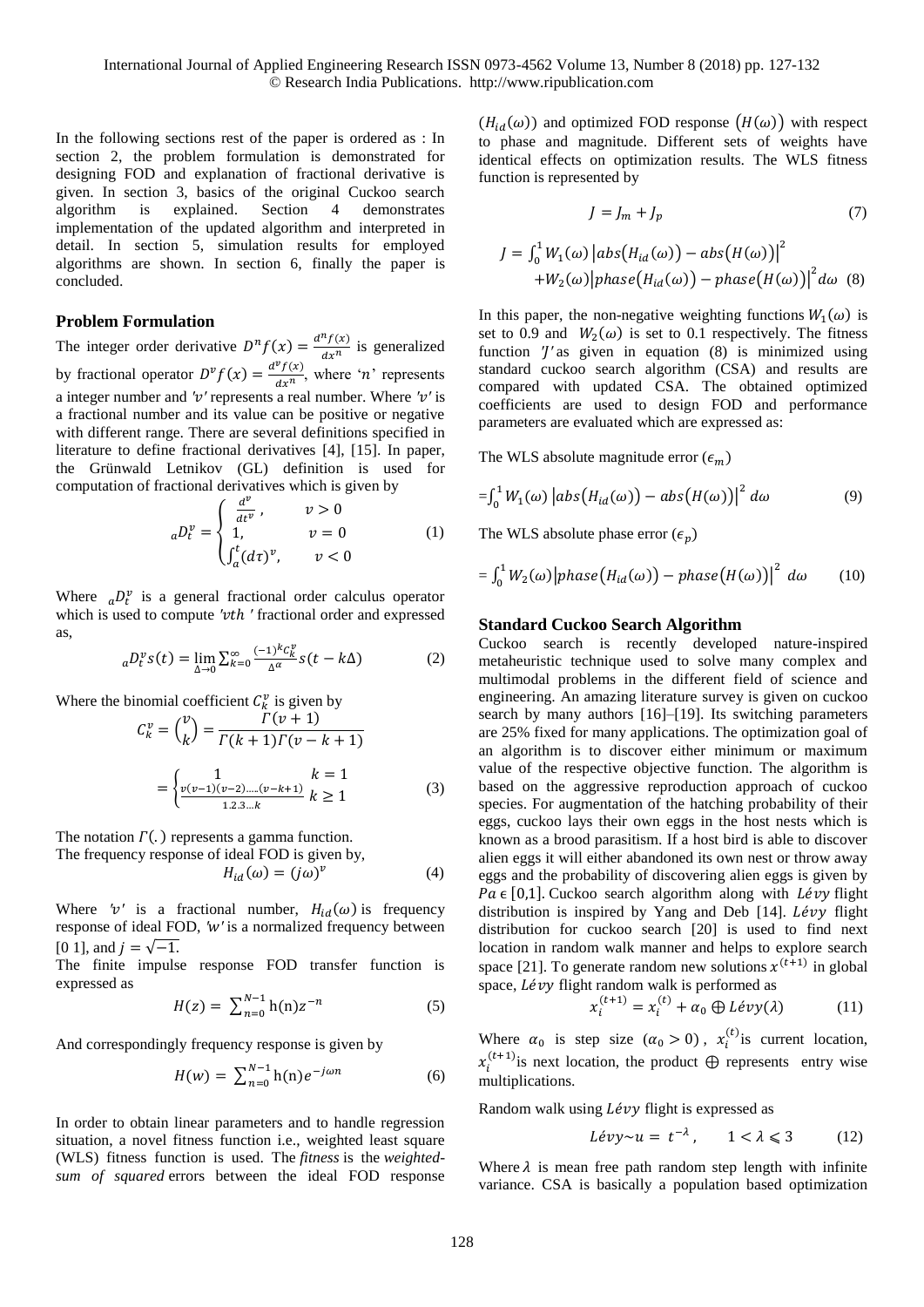technique similarly as particle swarm optimization (PSO). CSA is more efficient as compared to PSO because PSO suffers from local trapping problems, premature convergence, and low convergence speed at higher orders. Which can be noticed in fitness curves.

The idea behind using *Lévy* flight distribution in cuckoos breeding behavior is that if cuckoos eggs are find to be similar to hosts eggs, then the probability of discovering cuckoos eggs by host will be less. Using  $Lévy$  flight new nest are generated around the best nests and fitness is calculated. This helps in avoiding local optimum trapping and speeds up the local searching which was the main problem in standard PSO algorithm.

# **Updated Cuckoo Search Algorithm**

In standard CSA, the switching parameter  $Pa'$  is kept constant at 0.25 value for finding global minima. This parameter also has a huge impact on convergence rate. In this paper, dynamically changing switching parameter  $P\alpha'$  is used which is a key difference between standard CSA and updated CSA [22]. The dynamically changing switching parameter for probability distribution function  $Pa'$  is taken as linear increasing function. This parameter is tested against the constant probability distribution function of standard CSA and results of the updated algorithm (CSLIN) are also compared with PSO. The equation for linear increasing probability distribution function is given by

$$
Pa_{lin} = (Pa_{max}) * C_i / T_i \tag{13}
$$

Where  $Pa_{lin}$  is linear increasing probability,  $Pa_{max}$  is the maximum value of the switching parameter which is kept 0.25,  $C_i$  is current iteration and  $T_i$  is total iteration. The flowchart for updated CSA shown in figure 2.

# **Simulation Results**

In this section, the simulation results of the designed FOD using PSO, CSA and updated algorithm are presented. The FOD designed here is for  $8<sup>th</sup>$ ,  $10<sup>th</sup>$ ,  $12<sup>th</sup>$ ,  $14<sup>th</sup>$  order having fractional order  $\alpha = 0.5$ . The controlling parameters of the given algorithms are mentioned in Table 1. The results are evaluated on the basis of performance parameters like magnitude error, phase error, execution time and error fitness value. The normalized frequency is taken in a range of  $\omega \in$ [0,1]. The program is executed for over 100 to 1000 iterations. The fitness function employed here is WLS having a value of weights  $W_1(\omega)$ ,  $W_2(\omega)$  fixed at 0.9 and 0.1. In the updated algorithm, the probability of discovering alien eggs (Pa) also called the switching parameter, increases linearly as the number of iterations increases. This increase depends upon the values of current and maximum no. of iterations. While in the case of standard CSA, this parameter is fixed at 0.25. All the other controlling parameters are kept same for CSA. The lower and upper boundary limits, for all the mentioned algorithms, are in the range [-1,1]. The obtained magnitude response, phase response, and fitness curve along with the calculated magnitude and phase errors using different algorithms are shown in Figure 3-6.

 **Table 1:** PSO, CSA and CSLIN tuning parameters for FIR-FOD

| Parameters                        | <b>PSO</b>                                 | <b>CSA</b> | <b>CSLIN</b> |
|-----------------------------------|--------------------------------------------|------------|--------------|
| Initial population<br>size        | 25                                         | 25         | 25           |
| Iterations cycle                  | 100-1000                                   | 100-1000   | 100-1000     |
| Lower bound                       | $-1$                                       | $-1$       | $-1$         |
| Upper bound                       |                                            |            |              |
| Discovering rate<br>of alien eggs |                                            | 0.25       |              |
| Inertia weight                    | 0.4                                        |            |              |
| Learning<br>parameters            | $c_1 = 2, c_2 = 2$                         |            |              |
| Particle velocity                 | $v_{min} = 0.01$ ,<br>$v_{\text{max}} = 1$ |            |              |



**Figure 2: Flowchart of updated CSA** 

The (a) and (b) subfigures of Figure 3 shows the magnitude response and absolute magnitude error of 8<sup>th</sup>, 10<sup>th</sup>, 12<sup>th</sup>, 14<sup>th</sup> orders FOD while subfigures (c) and (d) shows the obtained phase response and absolute phase error. As per these obtained simulation results, a detailed comparison between the performance of mentioned algorithms is given in Table 2- 5 for different orders. The performance of an updated algorithm is compared with CSA and PSO algorithm w.r.t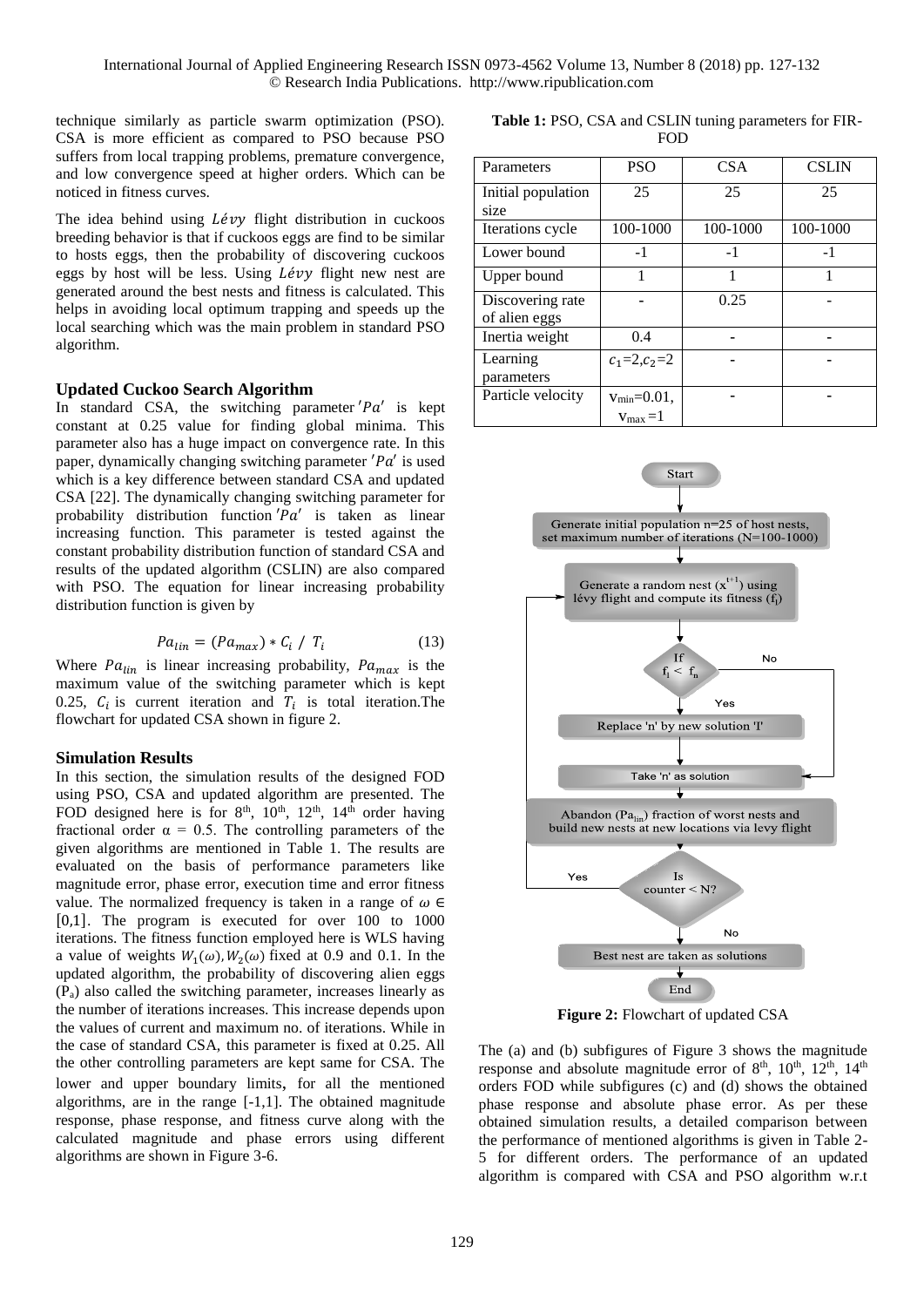performance parameters such as magnitude error, phase error (degree), fitness value at maximum iteration and execution time in seconds.

**Table 2:** Comparison of simulation results of PSO, CSA and CSLIN w.r.t. performance parameters on  $8<sup>th</sup>$  order

| Algorithm    | Magnitude            | Phase  | <b>Fitness</b> | Execution |
|--------------|----------------------|--------|----------------|-----------|
|              | Error                | Error  | Value          | Time(Sec) |
| <b>PSO</b>   | $5.2 \times 10^{-4}$ | 0.0986 | 0.00335        | 38.32     |
| <b>CSA</b>   | $4.8 \times 10^{-4}$ | 0.0300 | 0.00191        | 25.52     |
| <b>CSLIN</b> | $2.8 \times 10^{-4}$ | 0.0156 | 0.00183        | 24.37     |

**Table 3**: Comparison of simulation results of PSO, CSA and CSLIN w.r.t. performance parameters on  $10<sup>th</sup>$  order

| Algorithm    | Magnitude            | Phase  | <b>Fitness</b> | Execution |
|--------------|----------------------|--------|----------------|-----------|
|              | Error                | Error  | Value          | Time(Sec) |
| <b>PSO</b>   | $4.6 \times 10^{-4}$ | 0.1006 | 0.00488        | 54.94     |
| <b>CSA</b>   | $1.2 \times 10^{-4}$ | 0.0250 | 0.00165        | 45.97     |
| <b>CSLIN</b> | $8.5 \times 10^{-5}$ | 0.0059 | 0.00108        | 25.78     |

**Table 4:** Comparison of simulation results of PSO, CSA and CSLIN w.r.t. performance parameters on  $12<sup>th</sup>$  order

| Algorithm    | Magnitude            | Phase  | <b>Fitness</b> | Execution |
|--------------|----------------------|--------|----------------|-----------|
|              | Error                | Error  | Value          | Time(Sec) |
| <b>PSO</b>   | $6.5 \times 10^{-4}$ | 0.0861 | 0.00324        | 40.63     |
| <b>CSA</b>   | $2.3 \times 10^{-4}$ | 0.0269 | 0.00163        | 30.38     |
| <b>CSLIN</b> | $1.9 \times 10^{-4}$ | 0.0105 | 0.00209        | 25.64     |

**Table 5:** Comparison of simulation results of PSO, CSA and CSLIN w.r.t. performance parameters on  $14<sup>th</sup>$  order

| Algorithm  | Magnitude            | Phase  | <b>Fitness</b> | Execution |
|------------|----------------------|--------|----------------|-----------|
|            | Error                | Error  | Value          | Time(Sec) |
| <b>PSO</b> | $4.4 \times 10^{-4}$ | 0.1482 | 0.00319        | 51.06     |
| <b>CSA</b> | $2.1 \times 10^{-4}$ | 0.0124 | 0.00191        | 35.37     |
| CSL IN     | $1.5 \times 10^{-4}$ | 0.0098 | 0.00183        | 25.22     |

The magnitude error and phase error are calculated using equation (9,10). The fitness value is calculated using equation (8) and execution time is evaluated up to maximum iterations. The updated algorithm provides the lowest error for magnitude and phase as compared to other two algorithms. For 8<sup>th</sup> order, the updated CSA performs with the betterment of 57% and 41% over PSO and standard CSA, respectively for magnitude error. Whereas in case of the phase error, updated CSA shows the amendment of 84% and 48% over PSO and standard CSA respectively. Also, the fitness value achieved by an updated algorithm which is 0.00183 is also the lowest as compared to 0.00335 in case of PSO and 0.00191 in case of CSA. The overall execution time computed for the updated algorithm is 24.37 sec which shows that updated algorithm is faster in simulation and also provides minimum fitness at less number of iterations in comparison with both PSO and standard CSA. To check the robustness of updated algorithm,

the results are also compared at higher orders as given in Table 2-5. In updated CSA the magnitude error  $2.8 \times 10^{-4}$  is reduced to  $8.5 \times 10^{-5}$  as the order is increased and phase error 0.0156 is reduced to 0.0059. It is being observed during simulations that cuckoo search based algorithm performs better at higher order whereas PSO algorithm is failed to converge fast and not able to approximate the ideal response of FOD as seen in Figures 3-6. The updated cuckoo search algorithm with linear increasing switching parameter provides better results as compared to standard CSA. As shown in Table 5, as the order is increasing the magnitude and phase error are becoming less and the fitness value is reached up to 0.00108 at 1000 iteration.



**Figure 3: (a)** Magnitude response **(b)** Magnitude error **(c)** Phase response **(d)** Phase error: comparison of 8<sup>th</sup> order FOD using PSO, CSA, CSLIN.



**Figure 4**: **(a)** Magnitude response **(b)** Magnitude error **(c)** Phase response (d) Phase error: comparison of 10<sup>th</sup> order FOD using PSO, CSA, CSLIN.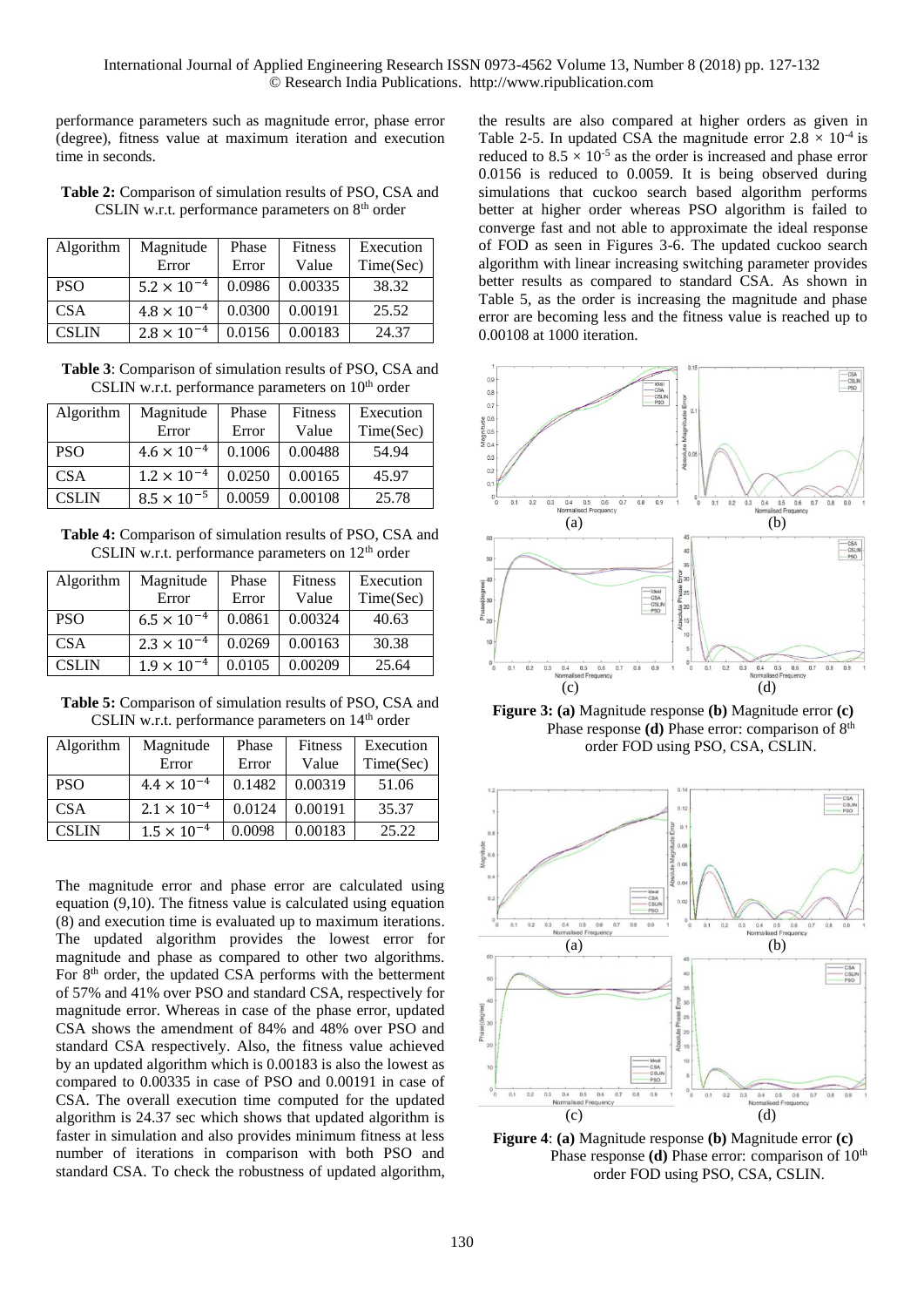For higher order PSO shows poor results because of low convergence rate in iterative process also local search ability is not good as compared to standard CSA. PSO algorithm is suitable for lower order where it can approximate the ideal results however it is easy to implement.



**Figure 5**: **(a)** Magnitude response **(b)** Magnitude error **(c)** Phase response (d) Phase error: comparison of 12<sup>th</sup> order FOD using PSO, CSA, CSLIN.



**Figure 6**: **(a)** Magnitude response **(b)** Magnitude error **(c)** Phase response **(d)** Phase error: comparison of 14<sup>th</sup> order FOD using PSO, CSA, CSLIN.

The fitness curves for respective orders are necessary to judge that how much the overall fitness is optimized over the number of iterations. The fitness function is a particular objection function that is used to summarize the results. The fitness curve for order 8,10,12, and 14 is shown in figure 7.



**Figure 7:** Fitness curves for FIR-FOD (a)  $8<sup>th</sup>$ , (b)  $10<sup>th</sup>$ , (c)  $12<sup>th</sup>$ , (d)  $14<sup>th</sup>$  orders using PSO, CS and CSLIN algorithm

# **Conclusion**

A new updated form of CS algorithm is utilized in this paper in the designing of FIR-FOD system. The objective fitness function is taken as WLS, which improves the response of FIR-FOD. The simulated performance analysis of the updated cuckoo search algorithm is compared with both PSO and standard CSA for order 8<sup>th</sup>, 10<sup>th</sup>, 12<sup>th</sup> and 14<sup>th</sup>. After performing extensive simulations, it is concluded that the updated algorithm outperforms both PSO and standard CSA in terms of various performance parameters like fitness value, magnitude error, phase error and execution time. The updated algorithm is fast and provides better exploration in search space than the other two used in this paper. Further, the algorithm updated here can be applied in the designing of two-dimensional filters and differentiators.

# **References**

- [1] S. Das, *Functional fractional calculus for system identification and controls*. 2008.
- [2] J. M. Kimeu, "Fractional Calculus : Definitions and Applications," 2009.
- [3] B. T. Krishna, "Studies on fractional order differentiators and integrators: A survey," *Signal Processing*, vol. 91, no. 3, pp. 386–426, 2011.
- [4] E. Herria, "Introductory Notes on Fractional Calculus," vol. 0, pp. 1–19, 2006.
- [5] A. B. Malinowska, T. Odzijewicz, and D. F. M. Torres, "Advanced Methods in the Fractional Calculus of Variations," pp. 7–22, 2015.
- [6] Y. Q. Chen and K. L. Moore, "Discretization schemes for fractional-order differentiators and integrators," *IEEE Trans. Circuits Syst. I Fundam. Theory Appl.*, vol. 49, no. 3, pp. 363–367, 2002.
- [7] S. A. Mehta, D. M. Adhyaru, and M. Vadsola, "Comparative study for various fractional order